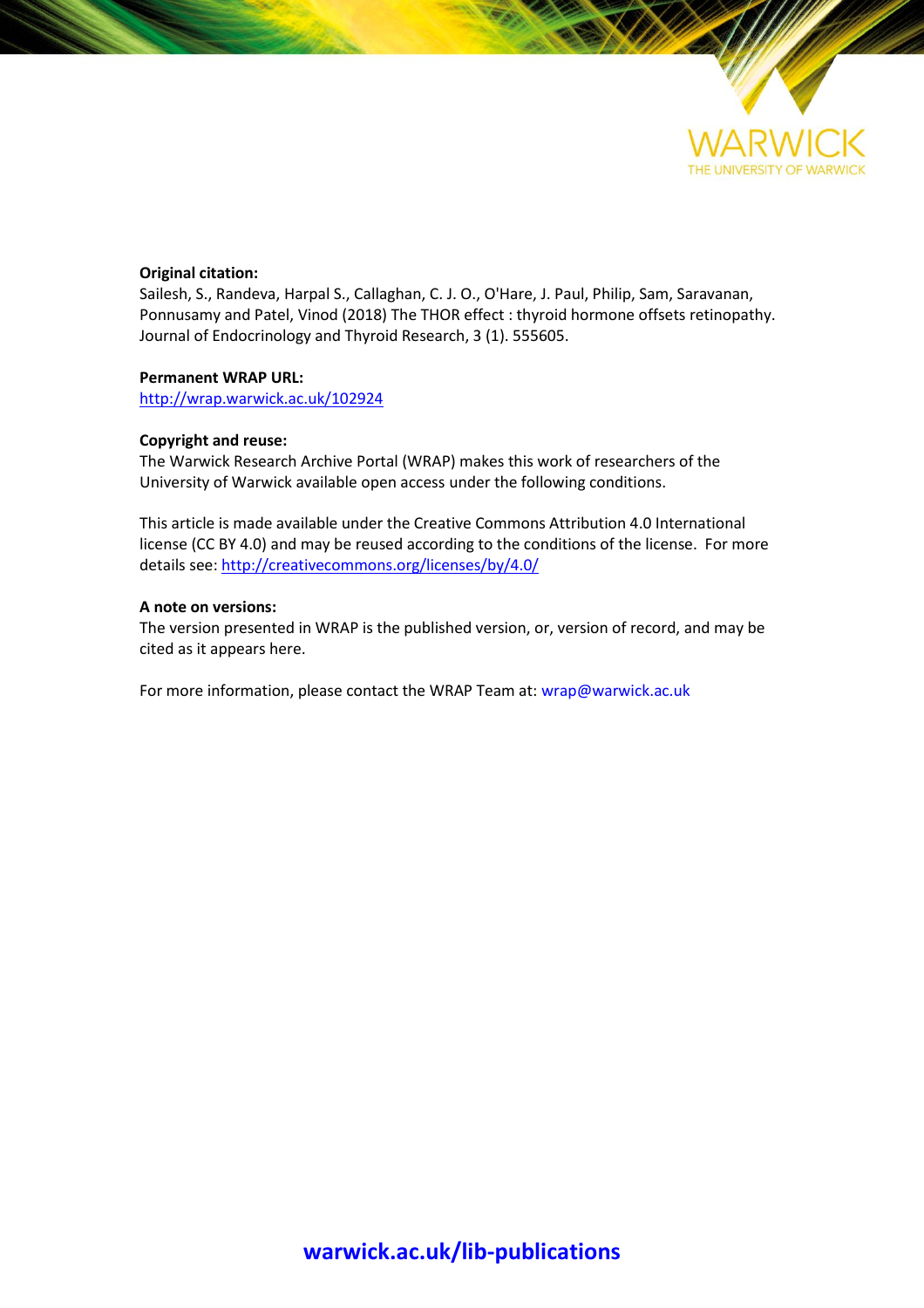

**Journal of Endocrinology and Thyroid Research ISSN: 2573-2188**



**Research Article Volume 3 Issue 1 - February 2018** DOI: [10.19080/JETR.2018.03.555605](http://dx.doi.org/10.19080/JETR.2018.03.555605) **J Endocrinol Thyroid Res**

Copyright © All rights are reserved by Sankarnarayanan Sailesh

# **The THOR Effect: Thyroid Hormone Offsets Retinopathy**



## **Sankarnarayanan Sailesh\*, Harpal S Randeva, Chris JO Callaghan, Paul OHare, Paul O Hare, Sam Philip, Ponnusamy Saravanan and Vinod Patel**

*Warwick Medical School, UK*

**Submission:** July 21, 2017; **Published:** February 20, 2018

**\*Corresponding author:** Sankaranarayanan Sailesh, MBBS, MD, FRCP, University Hospital Coventry & Warwickshire NHS Trust, Clifford Bridge Road, Coventry CV22DX, UK, Tel: +44-2476-965972; Fax: +44-2476-965964; Email:

#### **Abstract**

**Objective:** Thyroid status has been implicated in macrovascular disease both in patients with and without diabetes, however its effect on microvascular complications has not been explored. We assessed the prevalence and time to development of diabetic retinopathy in patients with type 2 diabetes with and without thyroxine treatment.

**Research design and methods:** The prevalence of retinopathy was determined, in a retrospective cohort study from a secondary care referral diabetes clinic patients with type 2 diabetes and coexisting treated hypothyroidism (THD; n=147) and duration matched controls without hypothyroidism (DM2; n=383). Using Kaplan-Meier survival analysis and Cox Proportional Hazards regression model we estimated the time to development of retinopathy in the two groups.

**Results:** Prevalence of retinopathy was 27.9% in THD group, as compared to 55.1% in the DM2 group (p<0.001). THD were less than onethird as likely to have concurrent retinopathy than, DM2 patients (OR=0.32; 95% CI=0.21 to 0.48;  $p$ <0.001). There was a significant difference in the median time to retinopathy between THD and DM2 patients (21.0yrs vs. 13.0yrs: Log-Rank p<0.001). Risk of developing retinopathy in THD patients was two-fifths of that of DM2 patients (hazard ratio=0.418; p<0.001) in a time-dependent variable analysis. The risk of developing retinopathy was concomitantly lower for patients with longer duration of hypothyroidism and thyroxine treatment prior to diagnosis of diabetes (Hazard ratio=0.957:p= 0.004).

**Conclusion:** A significant sparing effect on development of retinopathy was noted in type 2 diabetic patients with concomitant hypothyroidism (on thyroxine). The exact mechanism(s) for these observations remain to be elucidated.

**Keywords:** Type 2 diabetes; Hypothyroidism; Diabetic retinopathy; Thyroxine

## **Introduction**

Diabetes related complications are a major health burden worldwide. Tight control of blood glucose and blood pressure delays the onset of complications and reduces rate of progression, including diabetic retinopathy [1,2]. Potential risk factors implicated in the onset of retinopathy include metabolic, haemodynamic and possibly hormonal aberration [3,4]. Low levels of plasma thyroid hormone has been associated with macrovascular complication [5-7]. Furthermore it has been shown that hypothyroidism is a risk factor for atherosclerosis, and thyroid hormone replacement has beneficial effects on the atherogenic process [8,9].

Patients with diabetes have a higher incidence of thyroid dysfunction, compared to that reported in the general population (10-13%) [10-12]. Indeed there exists a state of hypothyroidism in patients with diabetes and in time both hypothyroidism and diabetes can lead to harmful metabolic derangement [12,13].

The impact of thyroid status in the development of diabetic microvascular complications is unknown. There is scant information in literature on the impact of thyroid status on diabetes microvascular complications [14,15]. Based on our findings from a pilot study, [16] we therefore decided to conduct a retrospective case control study to ascertain the prevalence of retinopathy in thyroxine treated patients with diabetes.

#### **Methods**

#### **Study design**

A retrospective cohort study with data collected from case records and a clinical database was undertaken. Study subjects were selected from patients attending diabetes clinics at a single centre during the 2001 calendar year. Patients attending these diabetes clinics have regular clinical evaluation, blood pressure measurements, biochemical profiles and are monitored annually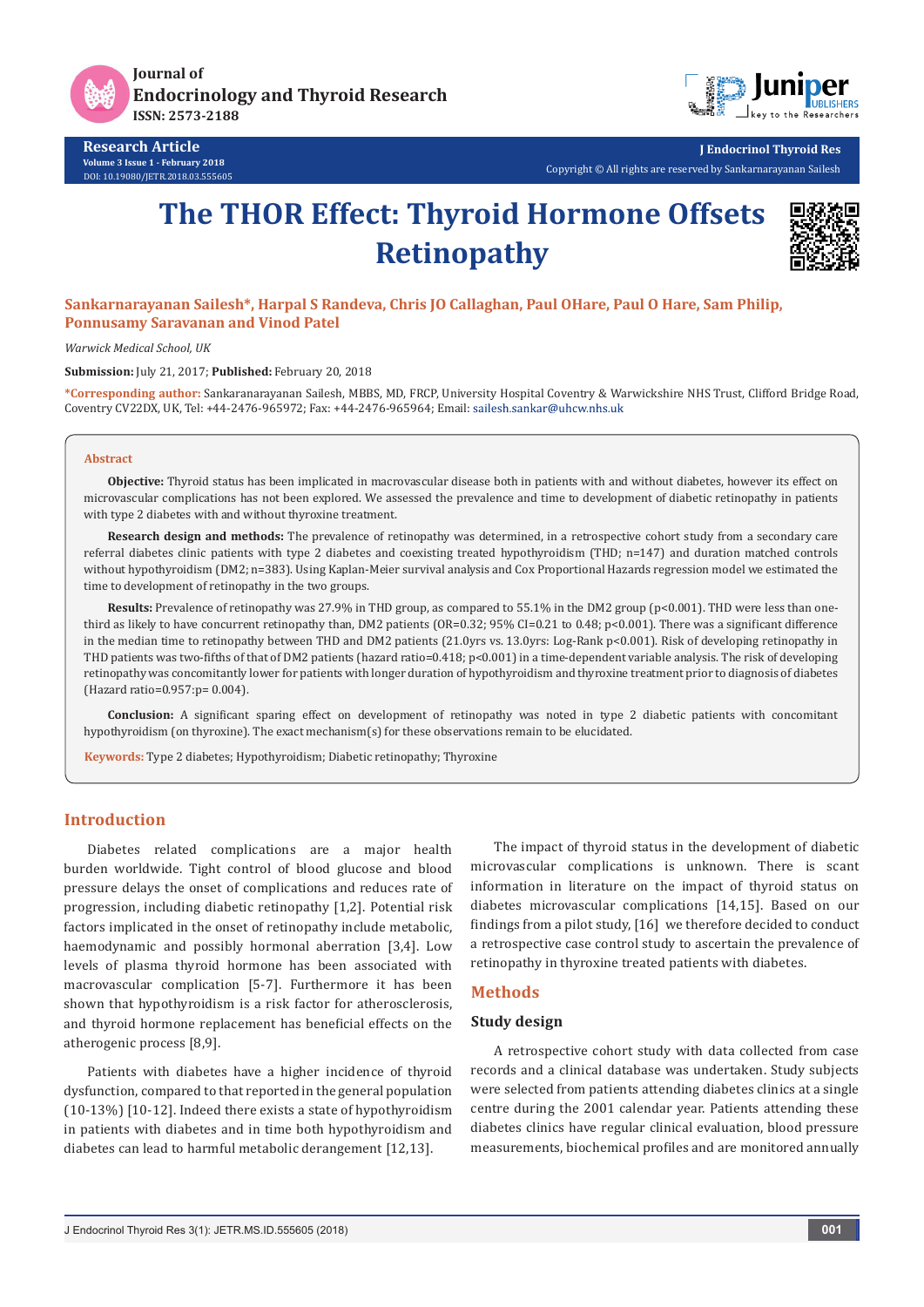for thyroid function and detailed eye examination included retinal photography. In a recent audit of this centre, a 100% annual eye examination and diabetes care profile was noted [17].

Patients with diabetes and primary hypothyroidism, on oral thyroxine replacement, and duration of diabetes-matched controls without biochemical evidence of hypothyroidism were selected for the study. Information with regards to retinopathy was collected from ophthalmology notes and retinal photographs. Date of diagnosis of diabetes and first entry of retinopathy were abstracted from patient records and if necessary collected from patients or from their primary care physicians, when possible, for both the groups.

We identified 152 subjects with coexisting Type 2 diabetes and hypothyroidism on thyroxine therapy. Five of these subjects were excluded from further analyses as there was no information available on their retinopathy status. From an initial attempt to match at least 3 non-hypothyroid patients per hypothyroid patient with respect to the duration of diabetes, 417 patients who had Type 2 diabetes and a thyroid function test result confirming that they were biochemically euthyroid were selected. Subsequently, non-hypothyroid patients for whom no retinopathy data (n=26) existed and who had recently received treatment for thyrotoxicosis (n =8) were excluded from further analyses. Patients were not matched on the basis of gender as an anticipated preponderance of women among hypothyroid patients was to be subsequently controlled for analysis. Data with regards to their thyroid function test, Hba1c, blood pressure, creatinine, body weight and medication were abstracted from their records for all patients.

## **Statistical analysis**

**002**

Standard statistical methods including chi-square and Kaplan-Meier survival analyses were employed to contrast the prevalence of retinopathy, and time to development of retinopathy from diabetes diagnosis, respectively, between thyroxine-treated hypothyroid diabetics and non-hypothyroid diabetics. Tests of equality of strata in Kaplan-Meier estimates were performed using both the Log-rank test and the Wilcoxon test. For both prevalence and Kaplan-Meier estimates, separate

analyses were conducted in which hypothyroid diabetic patients who developed retinopathy prior to developing hypothyroidism were analysed as either hypothyroid (i.e. ignoring the temporal relationship between hypothyroidism and retinopathy), nonhypothyroid (acknowledging the temporal relationship) or in a separate category. In order to more explicitly account for the actual "period at risk" of hypothyroidism, univariate and multiple variable Cox Proportional Hazards Regression models were developed in which hypothyroidism was treated as a timedependent variable in the analysis of time to development of diabetic retinopathy from diagnosis of diabetes mellitus. In addition to controlling for possible age and gender influences, the potential for any concomitant effect of duration of hypothyroidism prior to the development of diabetes on the subsequent risk of development of retinopathy was assessed through the inclusion of an additional parameter in the model accounting for the period of hypothyroidism prior to diabetes diagnosis. In all survival analyses the temporal unit of analysis was calendar year. All statistical analyses were conducted using SAS version 8.02 software (SAS Institute Inc, Cary NC, USA) and statistical significance was considered achieved for p<0.05.

## **Results**

#### **Baseline characteristics**

Demographic details on the 147 hypothyroid and 383 nonhypothyroid type 2 diabetic patients available for analysis are presented in Table 1. Hypothyroidism was attributed to thyroidectomy (12), radio-iodine treatment (9), lithium treatment (1) or as either central (1), idiopathic (123) or unknown (1) aetiology. The mean  $(\pm SD)$  age of the hypothyroid group was 66.2 years  $(\pm 11.2)$  and that of the non-hypothyroid group was 62.6 years  $(\pm 10.2)$  (p<0.001). No differences between the hypothyroid and non-hypothyroid groups in either the duration of diabetes (12.8 years vs. 13.0 years respectively; p=0.83) or HbA1c (8.1gm% vs. 8.0gm% respectively; p=0.63) were noted, however, as anticipated men comprised a significantly lower proportion of the hypothyroid group  $(19.1\% \text{ vs } 54.8\%; \text{ p} < 0.001).$ Systolic BP, along with TSH and FT4, were significantly higher in the hypothyroid group (Table 1).

**Table 1:** Demographics of patients with type2 diabetes and hypothyroidism on thyroxine replacement (THD) compared with patients with type2 diabetes without hypothyroidism (DM2). Cohort means for Hba1c, blood pressure, thyroid function profile and lipid profiles were calculated from the mean values for each patient, as determined from all available annual observations made over the 5-year period (1996-2001) prior to their selection.

| Covariate                    | Cohort          | N   | Mean   | <b>SD</b> | P     |  |
|------------------------------|-----------------|-----|--------|-----------|-------|--|
|                              | THD             | 147 | 66.2   | 10.28     | 0.001 |  |
| Age (years)                  | DM <sub>2</sub> | 383 | 62.67  | 11.2      |       |  |
|                              | THD             | 147 | 12.89  | 7.83      | 0.83  |  |
| Duration of diabetes (years) | DM <sub>2</sub> | 382 | 13.04  | 7.35      |       |  |
|                              | THD             | 147 | 147.68 | 18.12     | 0.03  |  |
| Systolic BP (mmHg)           | DM <sub>2</sub> | 383 | 144.23 | 15.98     |       |  |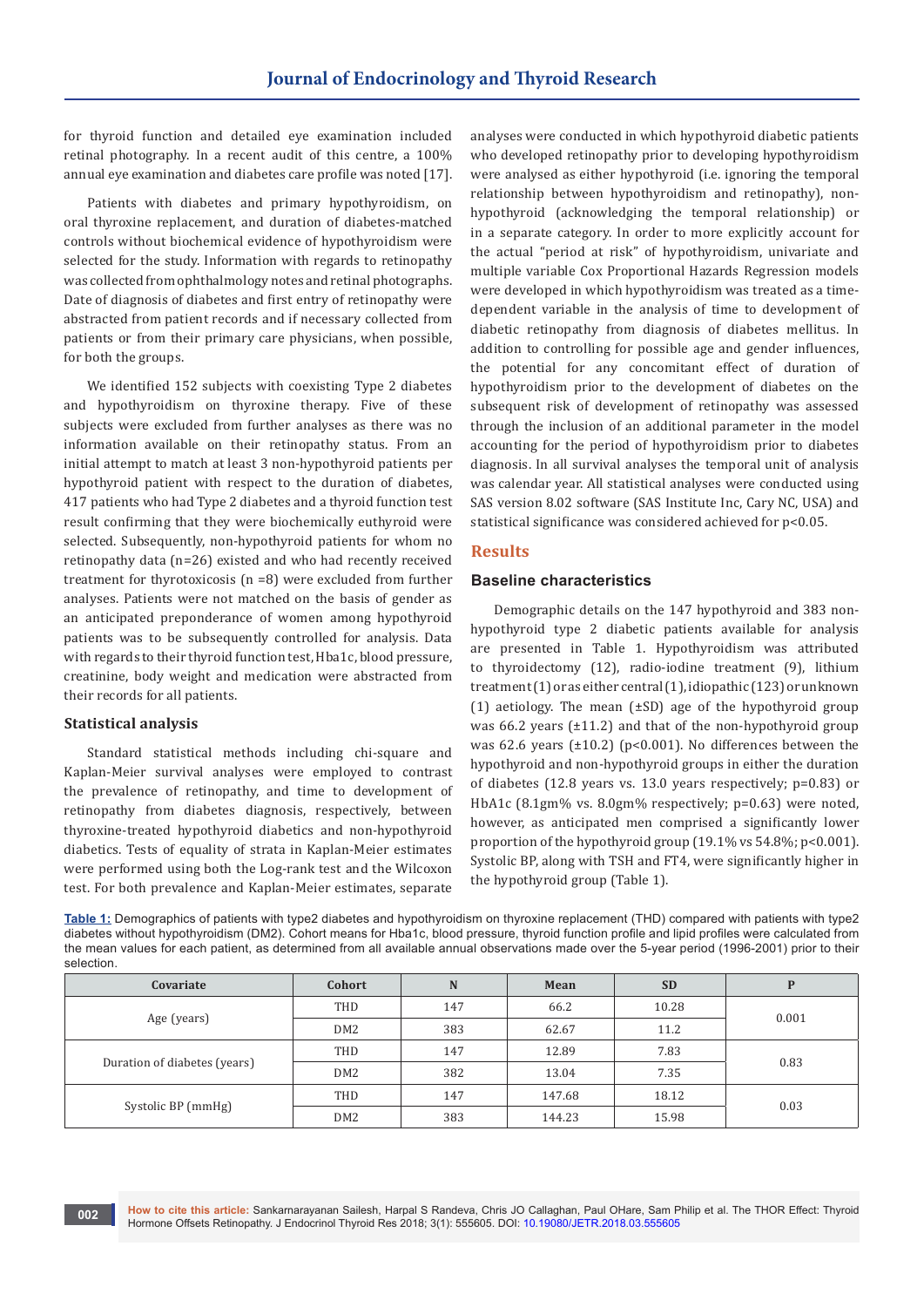# **Journal of Endocrinology and Thyroid Research**

|                                             | THD             | 147                                     | 79.97  | 8.21 | 0.8     |  |
|---------------------------------------------|-----------------|-----------------------------------------|--------|------|---------|--|
| Diastolic BP (mmHg)                         | DM2             | 383                                     | 80.17  | 8.71 |         |  |
|                                             | THD             | 143                                     | 5.49   | 1.12 |         |  |
| Cholesterol (mmol/l)                        | DM <sub>2</sub> | 383                                     | 5.38   | 1.11 | 0.31    |  |
|                                             | THD             | 130                                     | 2.16   | 1.38 |         |  |
| Triglyceride (mmol/l)                       | DM <sub>2</sub> | 380                                     | 2.59   | 3.19 | 0.13    |  |
|                                             | THD             | 114                                     | 1.35   | 0.39 |         |  |
| HDL Cholesterol (mmol/l)                    | DM2             | 357                                     | 1.27   | 1.12 | 0.42    |  |
|                                             | THD             | 43                                      | 2.9    | 0.92 |         |  |
| LDL Cholesterol (mmol/l)                    | DM <sub>2</sub> | 303                                     | 2.9    | 0.85 | 0.9     |  |
| Thyroid Stimulating Hormone (TSH in<br>mU/l | THD             | 147                                     | 4.29   | 4.34 | < 0.001 |  |
|                                             | DM <sub>2</sub> | 383                                     | 1.91   | 0.99 |         |  |
| Free triiodothyronine (FT3 in pmol/l)       | THD             | 60                                      | 3.35   | 1.37 | $0.1\,$ |  |
|                                             | DM <sub>2</sub> | 22                                      | 3.89   | 1.21 |         |  |
| FreeThyroxine (FT4 in nmol/l)               | THD             | 136                                     | 16.81  | 3.87 | < 0.001 |  |
|                                             | DM <sub>2</sub> | 146                                     | 15.17  | 2.56 |         |  |
| HbA1c $(gm\% )$                             | THD             | 147                                     | 8.12   | 1.22 | 0.63    |  |
|                                             | DM <sub>2</sub> | 382                                     | 8.02   | 2.29 |         |  |
|                                             | THD             | 142                                     | 82.37  | 18.4 | 0.007   |  |
| Weight (kg)                                 | DM <sub>2</sub> | 378                                     | 87.02  | 17   |         |  |
| Creatinine (nmol/l)                         | THD             | 146                                     | 103.43 | 41.6 | 0.63    |  |
|                                             | DM <sub>2</sub> | 380                                     | 101.25 | 49   |         |  |
| Males                                       | THD             | $28/147 = 19.1\%$<br>$210/383 = 54.8\%$ |        |      |         |  |
|                                             | DM <sub>2</sub> |                                         |        |      | < 0.001 |  |

## **Prevalence and severity of retinopathy**

The prevalence of any degree of retinopathy was 55.1% in the non-hypothyroid group, compared to only 27.9% in the hypothyroid group (Table 2 (I)A; p<0.001) such that the patients who ever experienced hypothyroidism were less than onethird as likely to suffer from concurrent retinopathy than those patients who had type 2 diabetes but were never hypothyroid. (Odds Ratio=0.32; 95% CI=0.21-0.48; p<0.001). There was no significant difference by gender when this was simultaneously controlled for (p=0.63). However, of the 41 hypothyroid patients who had evidence of retinopathy 14 were diagnosed with hypothyroidism after developing retinopathy, with an average time between diagnoses of 4.7 years (median=3.0, SD=4.0, min=1, max=15). When the data was analysed with these 14 patients reclassified as 'non-hypothyroid' (i.e. at the time of development of retinopathy), a stronger sparing effect of hypothyroidism on the development of diabetic retinopathy was observed (Table 2- IB); Odds Ratio=0.19; 95% CI=0.12-0.31; p<0.001), although once again, no difference by gender was noted when this was simultaneously controlled for (p=0.87).

Of the 252 patients with retinopathy, the prevalence of more severe (classified as sight-threatening) retinopathy was greater

**003**

in the non-hypothyroid group (121/211=57.4%) than in the hypothyroid group (15/41=36.6%; p<0.001, Table 2- IIA), with no gender differences (p=0.32). That is to say, type 2 diabetic patients with retinopathy who ever experienced hypothyroidism were less than one-half as likely to suffer from severe, sightthreatening retinopathy than those patients who had type 2 diabetes and retinopathy but were never hypothyroid (OR=0.43; 95% CI=0.21-0.86). When the 14 patients whose diagnosis of retinopathy preceded the diagnosis of hypothyroidism were once again reclassified, the sparing effect of hypothyroidism once again became stronger (OR=0.16; 95% CI=0.06-0.44; Table 2 - IIB), while the influence of gender remained non-significant  $(p=0.55)$ .

## **Time to development of retinopathy**

Two non-hypothyroid patients and one hypothyroid patient did not have dates of onset of diabetes recorded and were therefore excluded from all time to event analyses. The results of Kaplan-Meier analysis of time to retinopathy between the two groups, in which hypothyroid status was treated as a timeinvariant covariate, are presented in Table 2 (III)A through C and in corresponding Figure 1 (Panel A-C).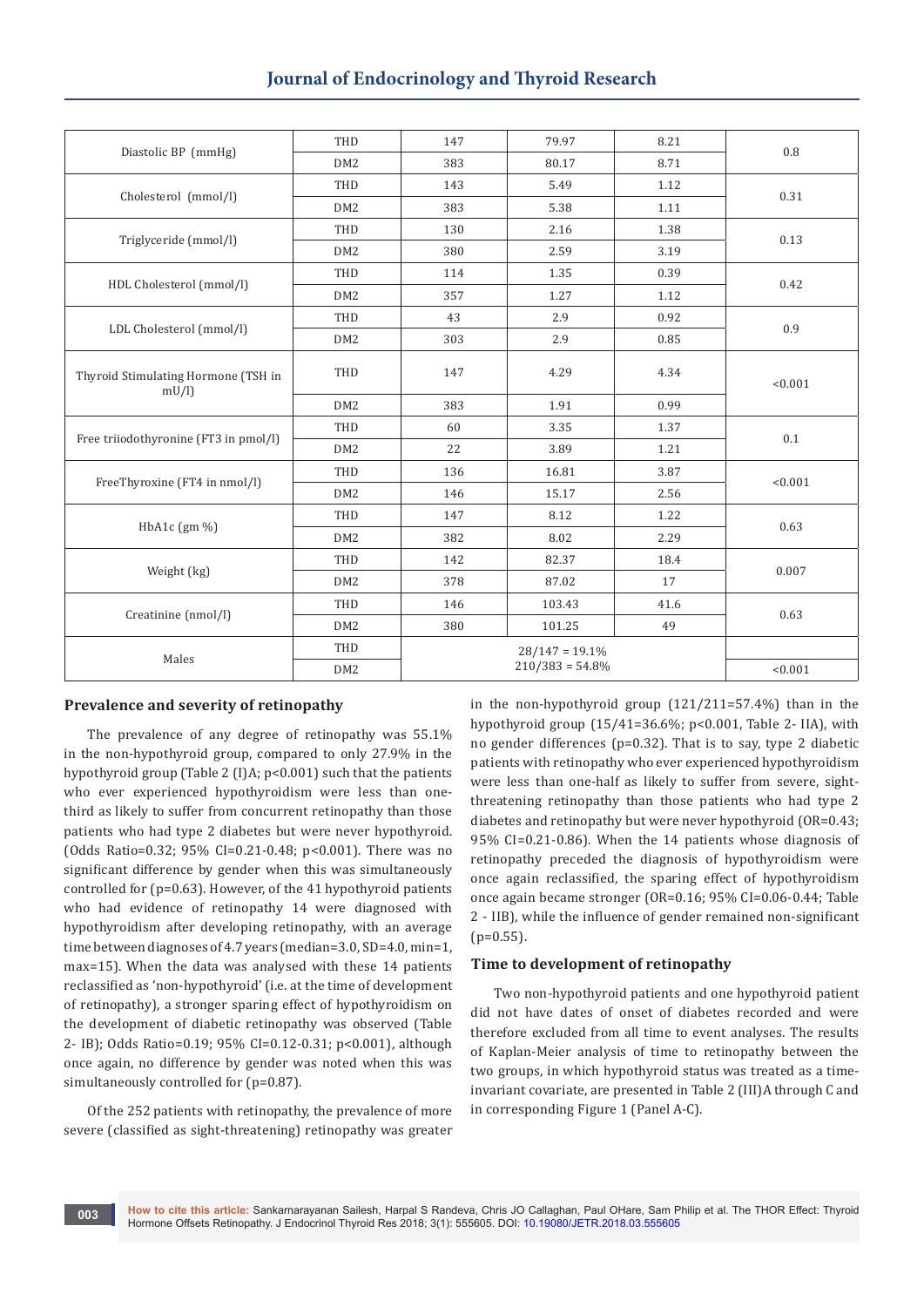**Table 2: (I)** Comparison of proportion of patients with any degree of retinopathy by hypothyroid status without (A) and with (B) reclassification of the 14 patients whose diagnosis of diabetic retinopathy preceded the diagnosis of hypothyroidism. **(II)** Comparison of proportion of sight threatening retinopathy (STR) among patients with any degree of retinopathy by hypothyroid status without (A) and with (B) reclassification of the 14 patients whose diagnosis of diabetic retinopathy preceded the diagnosis of hypothyroidism; **(III)** Time from diagnosis with diabetes to development of any degree of retinopathy in years by hypothyroid status without (A), with (B) and with separate (C) reclassification of the 14 patients whose diagnosis of diabetic retinopathy preceded the diagnosis of hypothyroidism.

| $\left($ I                                                                          |   | Hypothyroid        | Non-Hypothyroid                  | <b>Odds Ratio</b> | 95% CI             |  |
|-------------------------------------------------------------------------------------|---|--------------------|----------------------------------|-------------------|--------------------|--|
| Retinopathy                                                                         | A | At any time        |                                  | 0.32              | $0.21 - 0.48$      |  |
|                                                                                     |   | 41/147             | 211/383                          | $(0.33)*$         | $(0.21 - 0.50)^*$  |  |
|                                                                                     |   | $(27.9\%)$         | $(55.1\%)$                       |                   |                    |  |
|                                                                                     | B | Before Retinopathy | or Hypothyroid after Retinopathy | 0.19              | $0.12 - 0.31$      |  |
|                                                                                     |   | 27/133             | 225 / 397                        | $(0.19)$ **       | $(0.12 - 0.31)$ ** |  |
|                                                                                     |   | $(20.3\%)$         | $(56.7\%)$                       |                   |                    |  |
| *OR and 95% CI while simultaneously controlling for effect of gender $(p=0.63)$     |   |                    |                                  |                   |                    |  |
| ** OR and 95% CI while simultaneously controlling for effect of gender ( $p=0.87$ ) |   |                    |                                  |                   |                    |  |

**(I)**

|                                                                                     |   | <b>Hypothyroid</b>     | Non-Hypothyroid                  | <b>Odds Ratio</b> | 95% CI                              |  |
|-------------------------------------------------------------------------------------|---|------------------------|----------------------------------|-------------------|-------------------------------------|--|
| <b>STR</b>                                                                          | А | At any time            |                                  |                   | $0.21 - 0.86$                       |  |
|                                                                                     |   | 15 / 41 -36.6%         | 121 / 211 - 57.4%                | $0.43(0.46)^*$    | $(0.23 - 0.94)^*$                   |  |
|                                                                                     | B | Before Retinopathy     | or Hypothyroid after Retinopathy |                   |                                     |  |
|                                                                                     |   | 5/27/2018<br>$-18.5\%$ | 131/225<br>$-58.2\%$             | $0.16(0.17)$ **   | $0.06 - 0.44$<br>$(0.06 - 0.48)$ ** |  |
| *OR and 95% CI while simultaneously controlling for effect of gender $(p=0.63)$     |   |                        |                                  |                   |                                     |  |
| ** OR and 95% CI while simultaneously controlling for effect of gender ( $p=0.87$ ) |   |                        |                                  |                   |                                     |  |

**(II)**

| <b>Hypothyroid Status and Timing</b> |                                                     | <b>Total</b> | Retinopathy | $\frac{0}{0}$<br>censored | Time to Retinopathy from Diabetes (years) |      |              |  |
|--------------------------------------|-----------------------------------------------------|--------------|-------------|---------------------------|-------------------------------------------|------|--------------|--|
|                                      |                                                     |              |             |                           | Median                                    | Mean | $\mathbf{p}$ |  |
|                                      | Non-Hypothyroid                                     | 381          | 210         | 44.9                      | 13                                        | 14.8 | < 0.001      |  |
| A                                    | Hypothyroid at any time                             | 146          | 40          | 72.6                      | 21                                        | 18   |              |  |
|                                      |                                                     |              |             |                           |                                           |      |              |  |
| B                                    | Non-Hypothyroid or Hypothyroid after<br>Retinopathy | 395          | 224         | 43.3                      | 13                                        | 14.3 | < 0.001      |  |
|                                      | Hypothyroid before Retinopathy                      | 132          | 26          | 80.3                      | 20                                        | 16.7 |              |  |
|                                      |                                                     |              |             |                           |                                           |      |              |  |
|                                      | Non-Hypothyroid                                     | 381          | 210         | 44.9                      | 13                                        | 14.8 |              |  |
| $\sqrt{ }$<br>τ.                     | Hypothyroid after Retinopathy                       | 14           | 14          | $\Omega$                  | 11                                        | 11.6 | < 0.001      |  |
|                                      | Hypothyroid before Retinopathy                      | 132          | 26          | 80.3                      | 20                                        | 16.7 |              |  |

**(III)**

When all hypothyroid diabetics, regardless of when they developed hypothyroidism (before or after retinopathy) were compared to the non-hypothyroid controls, the time to development of retinopathy was significantly shorter in the patients who had never experienced hypothyroidism (Table 2- IIIA) - median = 13 vs. 21 years; p<0.001; Figure1 Panel A) with a hazard ratio (HR) of 0.425 (Table 3A), with no significant differences by gender (p=0.24). However, when the

14 patients who developed hypothyroidism after retinopathy were analysed separately (Table 2 IIC and Figure 1 Panel B) the time to development of retinopathy in this subgroup differed significantly from the other hypothyroid patients (p<0.001), but not from the non-hypothyroid group (p=0.23), and again with no overall differences noted between the genders (p=0.39). These results supported the inclusion of these 14 patients within the non-hypothyroid group in an overall contrast of patients who had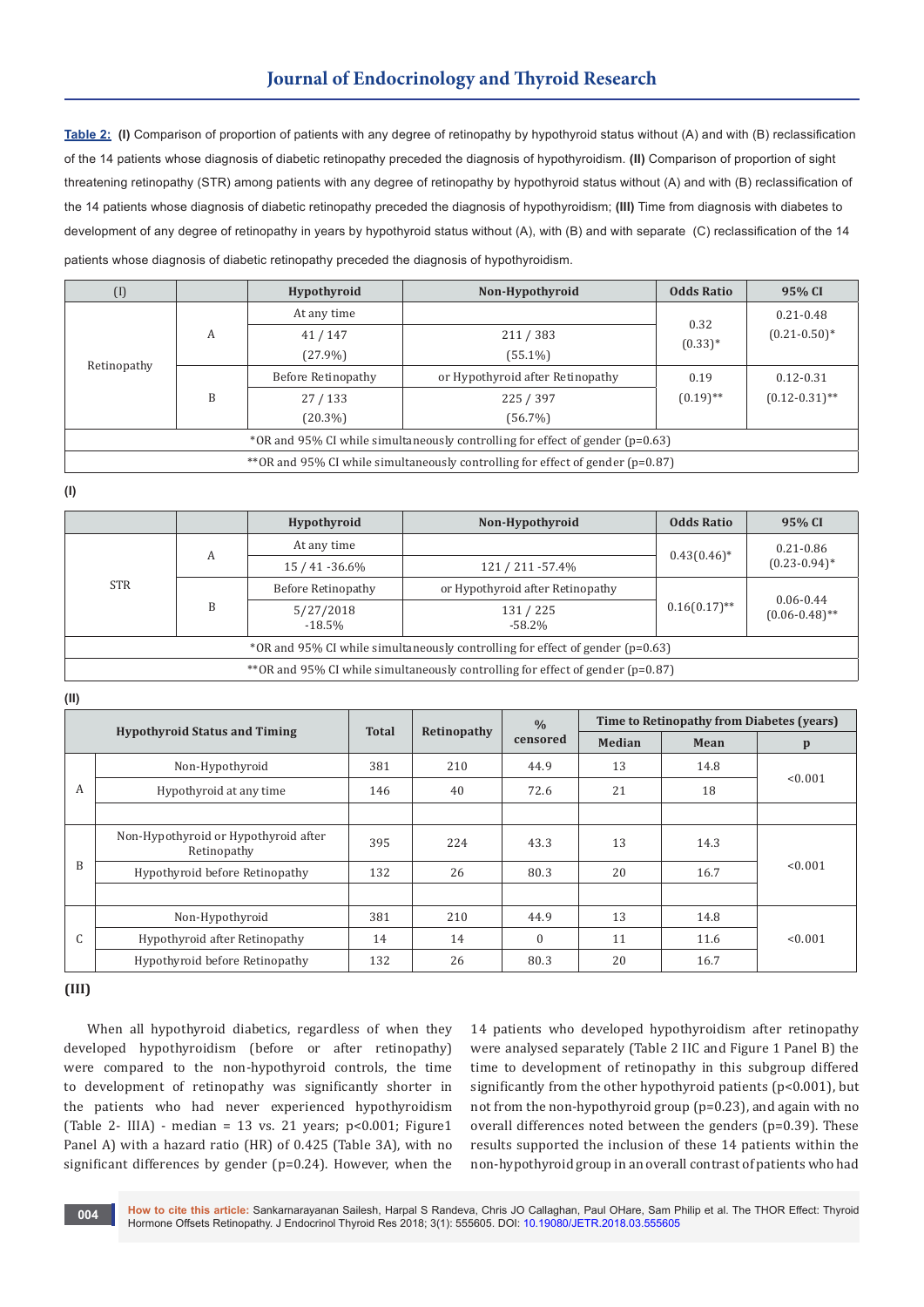never experienced hypothyroidism or whose hypothyroidism occurred after the development of retinopathy vs. those patients whose hypothyroidism preceded the development of retinopathy (Table 2 IIIB and Figure-1 Panel C). Unsurprisingly the result was an increase in the distinction in time to development of retinopathy between these two categories (HR=0.302; Table 3B), but again with no effect of gender (p=0.40). Risk of development of sight threatening retinopathy (STR) could not be similarly analysed owing to lack of information on dates of progression of severity of retinopathy.







**How to cite this article:** Sankarnarayanan Sailesh, Harpal S Randeva, Chris JO Callaghan, Paul OHare, Sam Philip et al. The THOR Effect: Thyroid Hormone Offsets Retinopathy. J Endocrinol Thyroid Res 2018; 3(1): 555605. DOI: [10.19080/JETR.2018.03.555605](http://dx.doi.org/10.19080/JETR.2018.03.555605)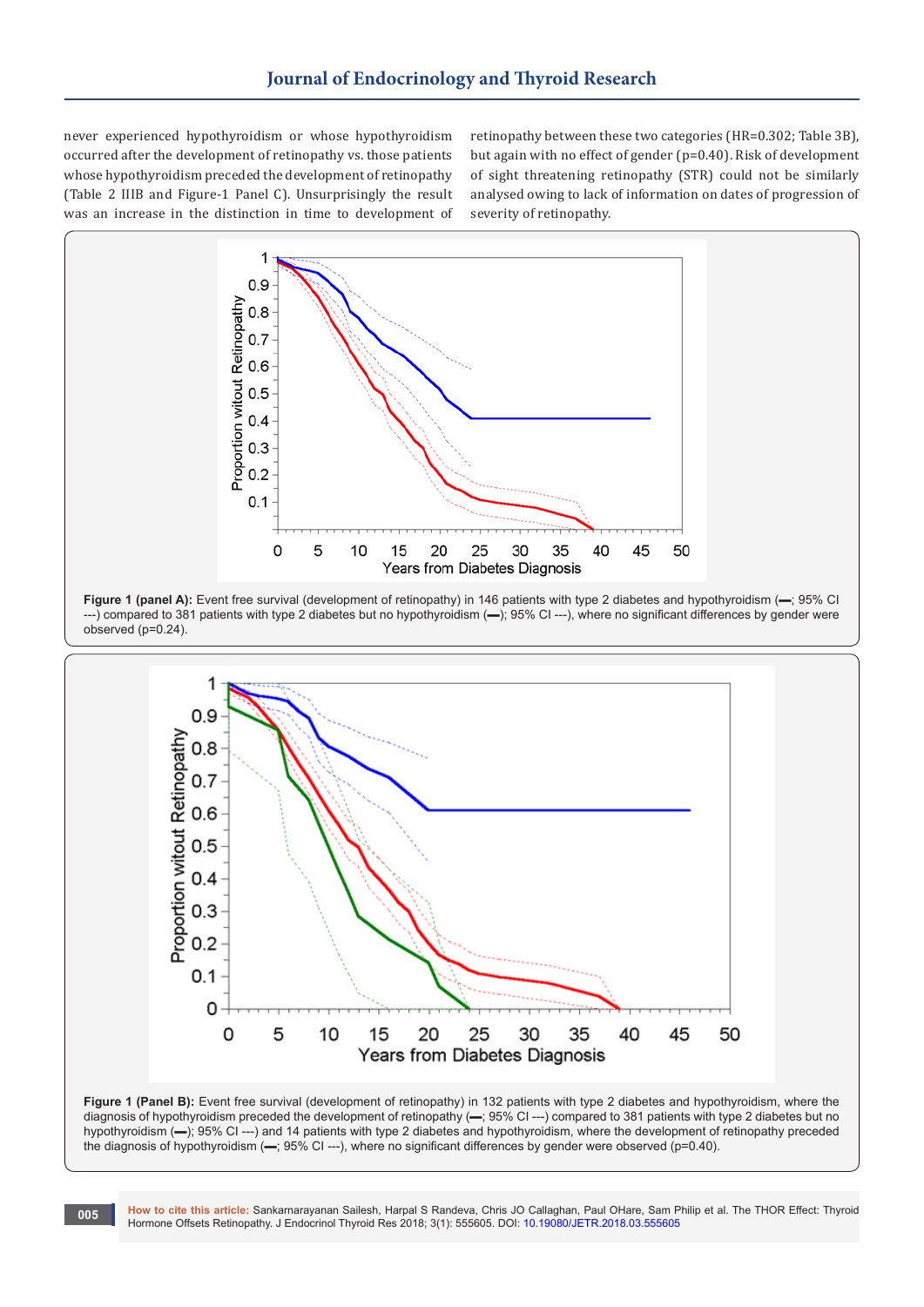

Figure 1 (Panel C): Event free survival (development of retinopathy) in 132 patients with type 2 diabetes and hypothyroidism, where the diagnosis of hypothyroidism preceded the development of retinopathy (▬; 95% CI ---) compared to 395 patients with type 2 diabetes but no hypothyroidism or where the development of retinopathy preceded the diagnosis of hypothyroidism (▬; 95% CI ---), where no significant differences by gender were observed (p=0.39).

**Table 3:** Results of Cox Proportional Hazards Regressions of time from diagnosis with type 2 diabetes to development of any degree of retinopathy in years.

|              | <b>Covariates in Model</b>                                                                                                                                                                                                                                                                                                                                                                                                                                                                                                                 | <b>Hazard Ratio</b> | $\mathbf{P}$ |
|--------------|--------------------------------------------------------------------------------------------------------------------------------------------------------------------------------------------------------------------------------------------------------------------------------------------------------------------------------------------------------------------------------------------------------------------------------------------------------------------------------------------------------------------------------------------|---------------------|--------------|
| $\mathbf{A}$ | Hypothyroid at any time - time-invariant                                                                                                                                                                                                                                                                                                                                                                                                                                                                                                   | 0.425               | < 0.001      |
| B            | Hypothyroid prior to development of retinopathy -<br>time-invariant                                                                                                                                                                                                                                                                                                                                                                                                                                                                        | 0.302               | < 0.001      |
| $\mathsf{C}$ | Hypothyroid - as time-dependent variable                                                                                                                                                                                                                                                                                                                                                                                                                                                                                                   | 0.418               | < 0.001      |
|              | Age at diabetes diagnosis                                                                                                                                                                                                                                                                                                                                                                                                                                                                                                                  | 1.022               | < 0.001      |
|              | Gender (Male)                                                                                                                                                                                                                                                                                                                                                                                                                                                                                                                              | 1.246               | 0.1          |
|              | Ethnic Group (Caucasian)                                                                                                                                                                                                                                                                                                                                                                                                                                                                                                                   | 0.82                | 0.28         |
|              | D<br>Hypothyroid - as time-dependent variable<br>0.395<br>Age at diabetes diagnosis<br>1.019<br>Gender (Male)<br>1.22<br>Ethnic Group (Caucasian)<br>0.845<br>E<br>Hypothyroid - as time-dependent variable<br>0.464<br>Years hypothyroid diagnosis preceded diabetes<br>0.957<br>diagnosis<br>Age at diabetes diagnosis<br>1.021<br>Gender (Male)<br>1.222<br>Ethnic Group (Caucasian)<br>0.798<br>Hypothyroid - as time-dependent variable<br>0.49<br>$\mathbf F$<br>Years hypothyroid diagnosis preceded diabetes<br>0.956<br>diagnosis | < 0.001             |              |
|              |                                                                                                                                                                                                                                                                                                                                                                                                                                                                                                                                            |                     | 0.003        |
|              |                                                                                                                                                                                                                                                                                                                                                                                                                                                                                                                                            |                     | 0.14         |
|              |                                                                                                                                                                                                                                                                                                                                                                                                                                                                                                                                            |                     | 0.36         |
|              |                                                                                                                                                                                                                                                                                                                                                                                                                                                                                                                                            |                     | < 0.001      |
|              |                                                                                                                                                                                                                                                                                                                                                                                                                                                                                                                                            |                     | 0.004        |
|              |                                                                                                                                                                                                                                                                                                                                                                                                                                                                                                                                            |                     | 0.002        |
|              |                                                                                                                                                                                                                                                                                                                                                                                                                                                                                                                                            |                     | 0.13         |
|              |                                                                                                                                                                                                                                                                                                                                                                                                                                                                                                                                            |                     | 0.24         |
|              |                                                                                                                                                                                                                                                                                                                                                                                                                                                                                                                                            |                     | 0.003        |
|              |                                                                                                                                                                                                                                                                                                                                                                                                                                                                                                                                            |                     | 0.004        |
|              | Receiving insulin - at final 2002 observation, time-<br>invariant                                                                                                                                                                                                                                                                                                                                                                                                                                                                          | 1.167               | 0.3          |
|              | Age at diabetes diagnosis                                                                                                                                                                                                                                                                                                                                                                                                                                                                                                                  | 1.018               | 0.027        |
| G            | Gender (Male)                                                                                                                                                                                                                                                                                                                                                                                                                                                                                                                              | 1.25                | 0.18         |
|              | Ethnic Group (Caucasian)                                                                                                                                                                                                                                                                                                                                                                                                                                                                                                                   | 0.873               | 0.55         |

**006**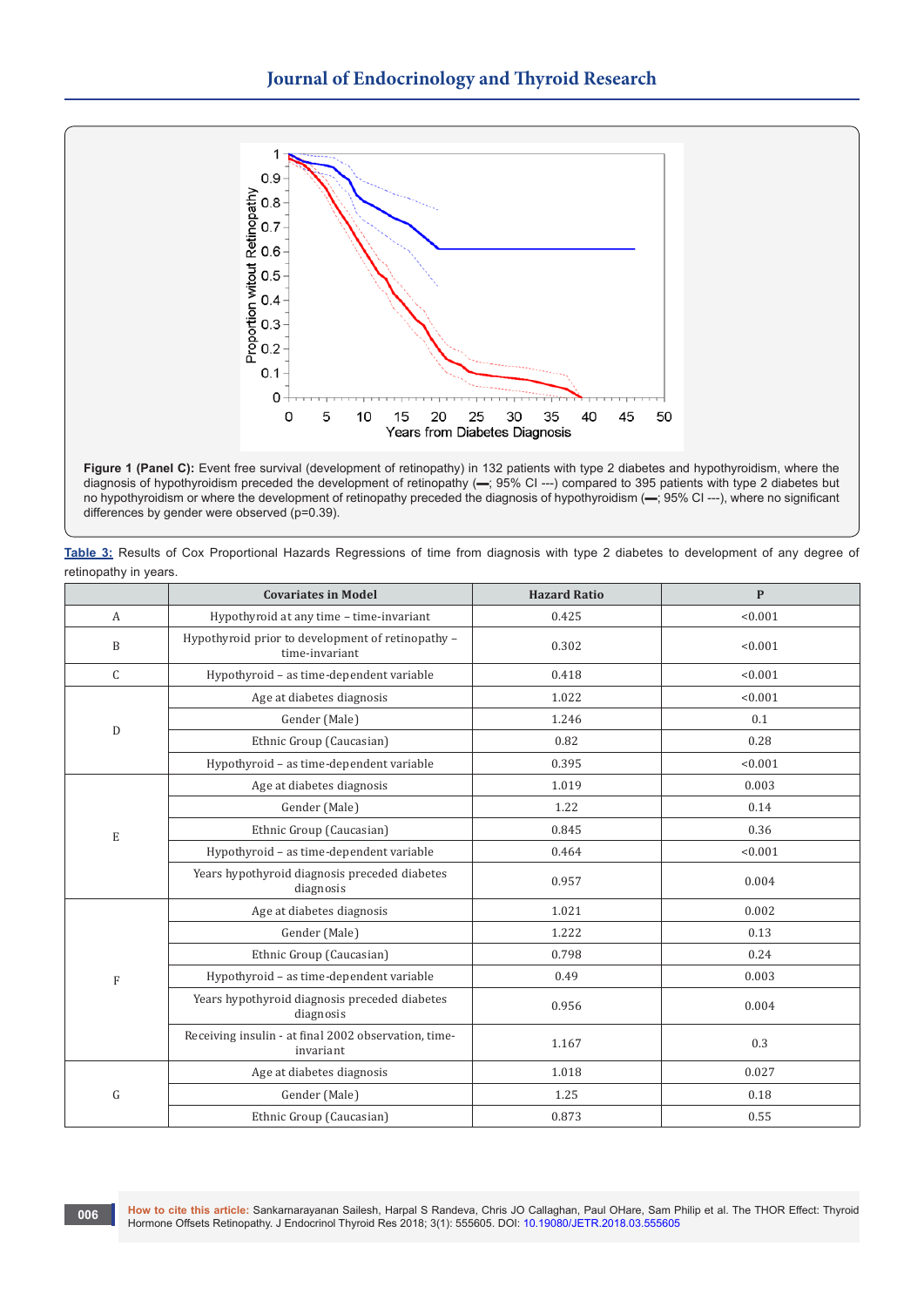| Hypothyroid – as time-dependent variable                                                                                                                                                                                                        |                                                            | 0.458 | 0.002 |  |  |
|-------------------------------------------------------------------------------------------------------------------------------------------------------------------------------------------------------------------------------------------------|------------------------------------------------------------|-------|-------|--|--|
|                                                                                                                                                                                                                                                 | Years hypothyroid diagnosis preceded diabetes<br>diagnosis | 0.96  | 0.011 |  |  |
| Receiving insulin - as time-dependent variable*                                                                                                                                                                                                 |                                                            | 1.747 | 0.002 |  |  |
| *Information on the commencement of insulin therapy was available for only 147 of the 307 patients reported to be receiving insulin in 2002<br>such that 160 patients receiving insulin, but without date of initiation are censored at time=0. |                                                            |       |       |  |  |

# **Journal of Endocrinology and Thyroid Research**

#### **Hypothyroidism as time-dependent variable**

In Cox Proportional Hazard Regression models in which hypothyroidism was treated as a time-dependent variable in assessing the risk of developing diabetic retinopathy (Table 3C) an unadjusted hazard ratio of 0.418 (p<0.001) was observed, again denoting a significantly reduced risk of developing retinopathy for those patients who suffer from hypothyroidism. Further adjusting for the effects of age at diabetes diagnosis, gender and ethnic group marginally reduced the hazard ratio further to 0.395 (p<0.001; Table 3D). Of the 147 patients with hypothyroidism and diabetes 102 patients had hypothyroidism diagnosed at least 1 year prior to, 38 after and 7 at the same time of diagnosis of diabetes. Thus, in a model also incorporating a covariate corresponding to the years of hypothyroidism experienced by a patient prior to their diagnosis of diabetes, not only did hypothyroidism maintain its apparently protective effect (HR=0.464; p<0.001), but there was an additional reduction in risk of developing retinopathy in 102 hypothyroid patients for each year their hypothyroidism preceded their diabetes (HR=0.957; p=0.004; Table 3E).

## **Discussion**

In the present study we demonstrate for the first time that patients with type 2 diabetes and coexisting hypothyroidism (on thyroxine replacement) have a decreased risk of developing diabetic retinopathy. In thyroxine-treated hypothyroid patients with diabetes (THD) and controls, beside thyroid function, recent biochemical profiles did not differ appreciably between the two groups (Table 1). The sparing effect of retinopathy in THD was significant despite patients being older and having higher systolic blood pressure than controls. The mean TSH and free thyroxine values were significantly higher in the THD group as compared to controls; the higher TSH value in the context of high free thyroxine value in THD group may be explained by certain non-compliant individuals, as seen in clinical practice. Importantly, patients who developed hypothyroidism after retinopathy were no different from controls, however we could not analyse the effect of progression of this group to sight threatening retinopathy (STR) because of insufficient information with regards to time of onset of STR.

Effect of thyroid extracts on diabetic retinopathy has been previously studied in 19 insulin dependent diabetics over a period of 2 years by Schneider et al. Twelve of the 19 cases showed improvement while on thyroid extract with reduction in haemorrhages and exudates, and this improvement was maintained whilst the patients were on thyroid extract [18].

Although there have been a few case reports highlighting the absence of complications in patients with coexisting diabetes and hypothyroidism who were on thyroxine replacement, these have not been confirmed in a larger population [14].

Our data shows a larger sparing effect, proportional to the interval of diagnosis, was observed in patients who developed hypothyroidism before the diagnosis of diabetes mellitus, and persisted after controlling for age and gender. The possibility that being diagnosed to have hypothyroidism may have resulted in an increased surveillance for diabetes in these patients, and therefore be a plausible explanation of our observations, is unlikely as it is not standard practice to screen hypothyroid patients for Type 2 diabetes. Potential explanations include that the two groups may be genetically different and hence have a different predisposition rate to retinopathy, or possibly the thyroxine replacement in THD subjects had in some way altered their hypothalamic-pituitary axis, which contributed to the sparing effect from development of retinopathy.

In patients with diabetes there exists a dysfunctional state of thyroid homeostasis, [12,19] which is dependent on the degree of metabolic control [20,21]. Improving diabetes control per se does not seem to influence free thyroid hormone level or its effect on the pituitary axis which could possibly explain why certain patients develop retinopathy in spite of good control and vice versa [22]. It is evident from animal and human studies plasma free T3 and free T4 are decreased and rT3 is increased, in addition there also exists a defect in hypothalamic regulation of the thyroid –pituitary feedback system suggesting a state sick euthyroid in patients with diabetes [23,24]. In diabetes the conversion of FT4 to FT3 is also decreased in several tissues and regulation of TSH secretion is altered in poorly controlled diabetes [25,26]. The dysfunctional state of thyroid homeostasis may have contributed to the higher prevalence of retinopathy in the non-hypothyroid group by virtue of not being on thyroxine supplement.

Studies have shown regression of retinopathy after complete ablation of the pituitary gland [27]. The regression of retinopathy is believed to be as a result of loss of anterior pituitary hormones, including growth hormone. Interaction of other hormones including thyroid hormone (deficiency or adequate replacement) has not been clearly elucidated. Grant et al. [28], have shown a beneficial effect in diabetic patients with severe non-proliferative retinopathy treated with high dose octreotide, although following octreotide treatment patients required thyroxine replacement to maintain a euthyroid state [28]. Given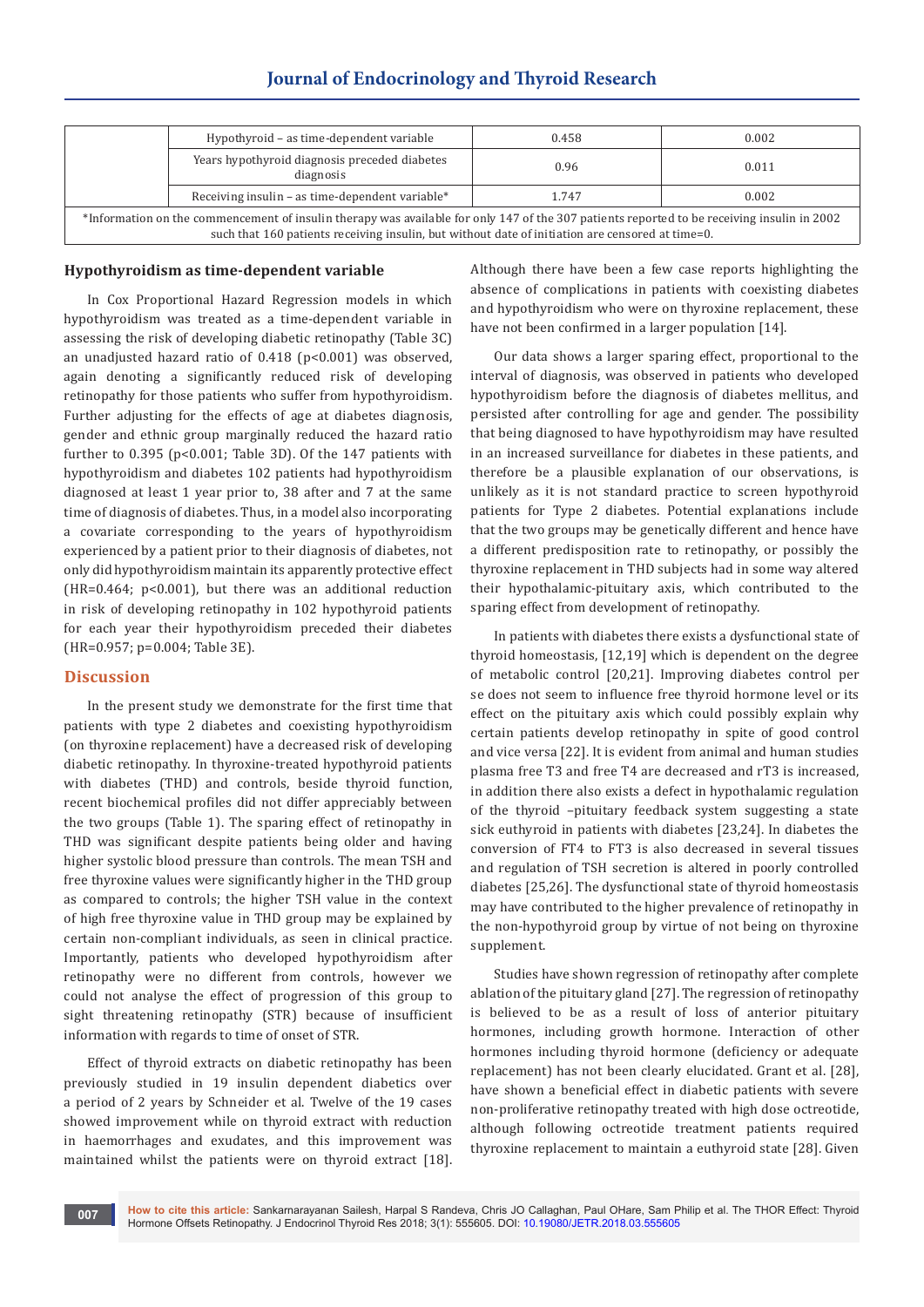the recent evidence of thyroid homeostatsis and macrovascular disease the role of pituitary-thyroid axis in the aetiopathogenesis of diabetic microvascular disease is interesting.

This altered state of thyroid homeostasis in diabetes may play a role in the increased atherosclerotic process, a major risk factor for both micro- and macro-vascular complication [12,19]. Studies in diabetic rats with retinal microangiopathy, as evidenced by capillary basement membrane thickening, plasma thyroxine was found to be reduced after 8 months, and triiodothyronine at 8 and 12 months as compared to controls [29]. In addition, thyroxine deficiency in diabetic rats results in altered vascular reactivity which is reversible on thyroxine supplement [30].

The limitations of our present observational study include data over time with regards to all the covariates could not be analysed in a time varying analysis. In addition progression of retinopathy to STR in patients with concurrent hypothyroidism could not be analysed. Questions with regards to dosage of thyroxine and other possible aetiopathogenic factors including the dynamics of hypothalamic pituitary axis over time were not recorded with sufficient intensity to be analysed in the current study and would undoubtedly require a large prospective study. These studies could possibly increase the understanding with regards to pathogenesis of diabetic retinopathy and possible therapeutic implications in future warranting further research.

In conclusion, our present study shows that concurrent hypothyroidism, treated with thyroxine, appears to have a sparing effect on the risk of developing retinopathy among patients with type 2 diabetes. The exact mechanism(s) of this sparing effect are unclear. Further prospective studies are warranted in order to elucidate the precise nature of this phenomenon.

#### **Acknowledgement**

This study was supported in part by a grant from the Diabetes and Medical Research Fund.

#### **References**

- 1. [Stratton IM, Kohner EM, Aldington SJ, Turner RC, Holman RR, et](https://www.ncbi.nlm.nih.gov/pubmed/11270671)  [al. \(2001\) UKPDS 50: risk factors for incidence and progression](https://www.ncbi.nlm.nih.gov/pubmed/11270671)  [of retinopathy in Type II diabetes over 6 years from diagnosis.](https://www.ncbi.nlm.nih.gov/pubmed/11270671)  [Diabetologia 44\(2\): 156-163.](https://www.ncbi.nlm.nih.gov/pubmed/11270671)
- 2. [\(1995\) The relationship of glycemic exposure \(HbA1c\) to the risk of](https://www.ncbi.nlm.nih.gov/pubmed/7622004)  [development and progression of retinopathy in the diabetes control](https://www.ncbi.nlm.nih.gov/pubmed/7622004)  [and complications trial. Diabetes 44\(8\): 968-983.](https://www.ncbi.nlm.nih.gov/pubmed/7622004)
- 3. [Poulsen JE \(1967\) Diabetes mellitus. Lectures held in Cairo and](https://www.ncbi.nlm.nih.gov/pubmed/5340062)  [Alexandria, January 1966. Acta Endocrinol \(Copenh\): Suppl 118: 5-95.](https://www.ncbi.nlm.nih.gov/pubmed/5340062)
- 4. [Poulsen JE \(1966\) Diabetes and anterior pituitary insufficiency. Final](https://www.ncbi.nlm.nih.gov/pubmed/5948456)  [course and postmortem study of a diabetic patient with Sheehan's](https://www.ncbi.nlm.nih.gov/pubmed/5948456)  [syndrome. Diabetes 15\(2\): 73-77.](https://www.ncbi.nlm.nih.gov/pubmed/5948456)
- 5. [Gray RS, Smith AF, Clarke BF \(1981\) Hypercholesterolemia in diabetics](https://www.ncbi.nlm.nih.gov/pubmed/7298021)  [with clinically unrecognised primary thyroid failure. Horm Metab Res](https://www.ncbi.nlm.nih.gov/pubmed/7298021)  [13\(9\): 508-510.](https://www.ncbi.nlm.nih.gov/pubmed/7298021)
- 6. [Bruckert E, Giral P, Chadarevian R, Turpin G \(1999\) Low free-thyroxine](https://www.ncbi.nlm.nih.gov/pubmed/10534137)  [levels are a risk factor for subclinical atherosclerosis in euthyroid](https://www.ncbi.nlm.nih.gov/pubmed/10534137)  [hyperlipidemic patients. J Cardiovasc Risk 6\(5\): 327-331.](https://www.ncbi.nlm.nih.gov/pubmed/10534137)
- 7. [Miura S, Iitaka M, Suzuki S, Fukasawa N, Kitahama S, et al. \(1996\)](https://www.ncbi.nlm.nih.gov/pubmed/9075605)  [Decrease in serum levels of thyroid hormone in patients with coronary](https://www.ncbi.nlm.nih.gov/pubmed/9075605)  [heart disease. Endocr J 43\(6\): 657-663.](https://www.ncbi.nlm.nih.gov/pubmed/9075605)
- 8. [Perk M, O Neill BJ \(1997\) The effect of thyroid hormone therapy on](https://www.ncbi.nlm.nih.gov/pubmed/9117915)  [angiographic coronary artery disease progression. Can J Cardiol 13\(3\):](https://www.ncbi.nlm.nih.gov/pubmed/9117915)  [273-276.](https://www.ncbi.nlm.nih.gov/pubmed/9117915)
- 9. [Staub JJ, Althaus BU, Engler H, Ryff AS, Trabucco P, et al. \(1992\)](https://www.ncbi.nlm.nih.gov/pubmed/1605145)  [Spectrum of subclinical and overt hypothyroidism: effect on](https://www.ncbi.nlm.nih.gov/pubmed/1605145)  [thyrotropin, prolactin, and thyroid reserve, and metabolic impact on](https://www.ncbi.nlm.nih.gov/pubmed/1605145)  [peripheral target tissues. Am J Med 92\(6\): 631-642.](https://www.ncbi.nlm.nih.gov/pubmed/1605145)
- 10. [Perros P, McCrimmon RJ, Shaw G, Frier BM \(1995\) Frequency of thyroid](https://www.ncbi.nlm.nih.gov/pubmed/7554786)  [dysfunction in diabetic patients: value of annual screening. Diabet Med](https://www.ncbi.nlm.nih.gov/pubmed/7554786)  [12\(7\): 622-627.](https://www.ncbi.nlm.nih.gov/pubmed/7554786)
- 11. [Gray RS, Borsey DQ, Seth J, Herd R, Brown NS, et al. \(1980\) Prevalence](https://www.ncbi.nlm.nih.gov/pubmed/7372784)  [of subclinical thyroid failure in insulin-dependent diabetes. J Clin](https://www.ncbi.nlm.nih.gov/pubmed/7372784)  [Endocrinol Metab 50\(6\):1034-1037.](https://www.ncbi.nlm.nih.gov/pubmed/7372784)
- 12. [Bagchi N \(1982\) Thyroid function in a diabetic population. Spec Top](https://www.ncbi.nlm.nih.gov/pubmed/6302931)  [Endocrinol Metab 3: 45-55.](https://www.ncbi.nlm.nih.gov/pubmed/6302931)
- 13. [Nakamura S, Sakata S, Kojima N, Komaki T, Matsuda M, et al. \(1987\)](https://www.ncbi.nlm.nih.gov/pubmed/3315639)  [Serum thyroglobulin concentration in patients with diabetes mellitus.](https://www.ncbi.nlm.nih.gov/pubmed/3315639)  [Endocrinol Jpn 34\(4\): 473-478.](https://www.ncbi.nlm.nih.gov/pubmed/3315639)
- 14. [Glick SM \(1961\) Diabetes mellitus and cretinism: report of a case free](https://www.ncbi.nlm.nih.gov/pubmed/13899235)  [of complications after 27 years. Metabolism 10: 788-793.](https://www.ncbi.nlm.nih.gov/pubmed/13899235)
- 15. Baron DN (1955) Hypothyroidism and diabetes mellitus. Lancet 269: 796-798.
- 16. Sailesh S, Philip S, Panja S, Randeva H, Hillhouse E, et al. (2000) Thyroxine supplement in patients with hypothyroidism is associated with a reduced prevalence of retinopathy in type 2 diabetes: EASD Jerusalem. Diabetologia 36: S713-S714.
- 17. Lee JD, Sailesh S, Patel V (2002) Alphabet POEM Audit project EASD Budapest. Diabetologia 11: S181-S186.
- 18. Schneider T, Meyerson L (1969) Thyroid therapy in diabetic retinopathy. S Afr Med J 43: 414-417.
- 19. [Custro N, Scafidi V, Costanzo G, Casiglia D \(1989\) Thyroid hormone](https://www.ncbi.nlm.nih.gov/pubmed/2747968)  [anomalies in patients with insulin-dependent diabetes mellitus and](https://www.ncbi.nlm.nih.gov/pubmed/2747968)  [circulating antithyroid microsomal antibodies. Minerva Med 80\(5\):](https://www.ncbi.nlm.nih.gov/pubmed/2747968)  [427-430.](https://www.ncbi.nlm.nih.gov/pubmed/2747968)
- 20. [Kabadi UM, Premachandra BN, Maayan M \(1982\) Low serum 3, 5,](https://www.ncbi.nlm.nih.gov/pubmed/7148329)  [3'-triiodothyronine \(T3\) and raised 3, 3', 5'-triidothyronine \(reverse](https://www.ncbi.nlm.nih.gov/pubmed/7148329)  [T3 or RT3\) in diabetes mellitus: normalization on improvement in](https://www.ncbi.nlm.nih.gov/pubmed/7148329)  [hyperglycemia. Acta Diabetol Lat 19\(3\): 233-242.](https://www.ncbi.nlm.nih.gov/pubmed/7148329)
- 21. [Dorchy H, Bourdoux P, Lemiere B \(1985\) Subclinical thyroid hormone](https://www.ncbi.nlm.nih.gov/pubmed/4003063)  [abnormalities in type I diabetic children and adolescents. Relationship](https://www.ncbi.nlm.nih.gov/pubmed/4003063)  [to metabolic control. Acta Paediatr Scand 74\(3\): 386-389.](https://www.ncbi.nlm.nih.gov/pubmed/4003063)
- 22. [Parr JH \(1987\) The effect of long-term metabolic control on free](https://www.ncbi.nlm.nih.gov/pubmed/3310835)  [thyroid hormone levels in diabetics during insulin treatment. Ann Clin](https://www.ncbi.nlm.nih.gov/pubmed/3310835)  [Biochem 24 \(Pt 5\): 466-469.](https://www.ncbi.nlm.nih.gov/pubmed/3310835)
- 23. [Bagchi N, Palaniswami N, Desai H, Felicetta J, Brown TR \(1988\)](https://www.ncbi.nlm.nih.gov/pubmed/3133539)  [Decreased thyroidal response to thyrotropin in type II diabetes](https://www.ncbi.nlm.nih.gov/pubmed/3133539)  [mellitus. Metabolism 37\(7\): 669-671.](https://www.ncbi.nlm.nih.gov/pubmed/3133539)
- 24. [Gilani BB, MacGillivray MH, Voorhess ML, Mills BJ, Riley WJ, et al. \(1984\)](https://www.ncbi.nlm.nih.gov/pubmed/6431066)  [Thyroid hormone abnormalities at diagnosis of insulin-dependent](https://www.ncbi.nlm.nih.gov/pubmed/6431066)  [diabetes mellitus in children. J Pediatr 105\(2\): 218-222.](https://www.ncbi.nlm.nih.gov/pubmed/6431066)
- 25. [Kabadi UM \(1984\) Impaired pituitary thyrotroph function in](https://www.ncbi.nlm.nih.gov/pubmed/6430948)  [uncontrolled type II diabetes mellitus: normalization on recovery. J Clin](https://www.ncbi.nlm.nih.gov/pubmed/6430948)  [Endocrinol Metab 59\(3\): 521-525.](https://www.ncbi.nlm.nih.gov/pubmed/6430948)
- 26. [Ortiz-Caro J, Obregon MJ, Pascual A, Jolin T \(1984\) Decreased T4 to T3](https://www.ncbi.nlm.nih.gov/pubmed/6328820)  [conversion in tissues of streptozotocin-diabetic rats. Acta Endocrinol](https://www.ncbi.nlm.nih.gov/pubmed/6328820)  [\(Copenh\) 106\(1\): 86-91.](https://www.ncbi.nlm.nih.gov/pubmed/6328820)

**How to cite this article:** Sankarnarayanan Sailesh, Harpal S Randeva, Chris JO Callaghan, Paul OHare, Sam Philip et al. The THOR Effect: Thyroid Hormone Offsets Retinopathy. J Endocrinol Thyroid Res 2018; 3(1): 555605. DOI: [10.19080/JETR.2018.03.555605](http://dx.doi.org/10.19080/JETR.2018.03.555605) **008**